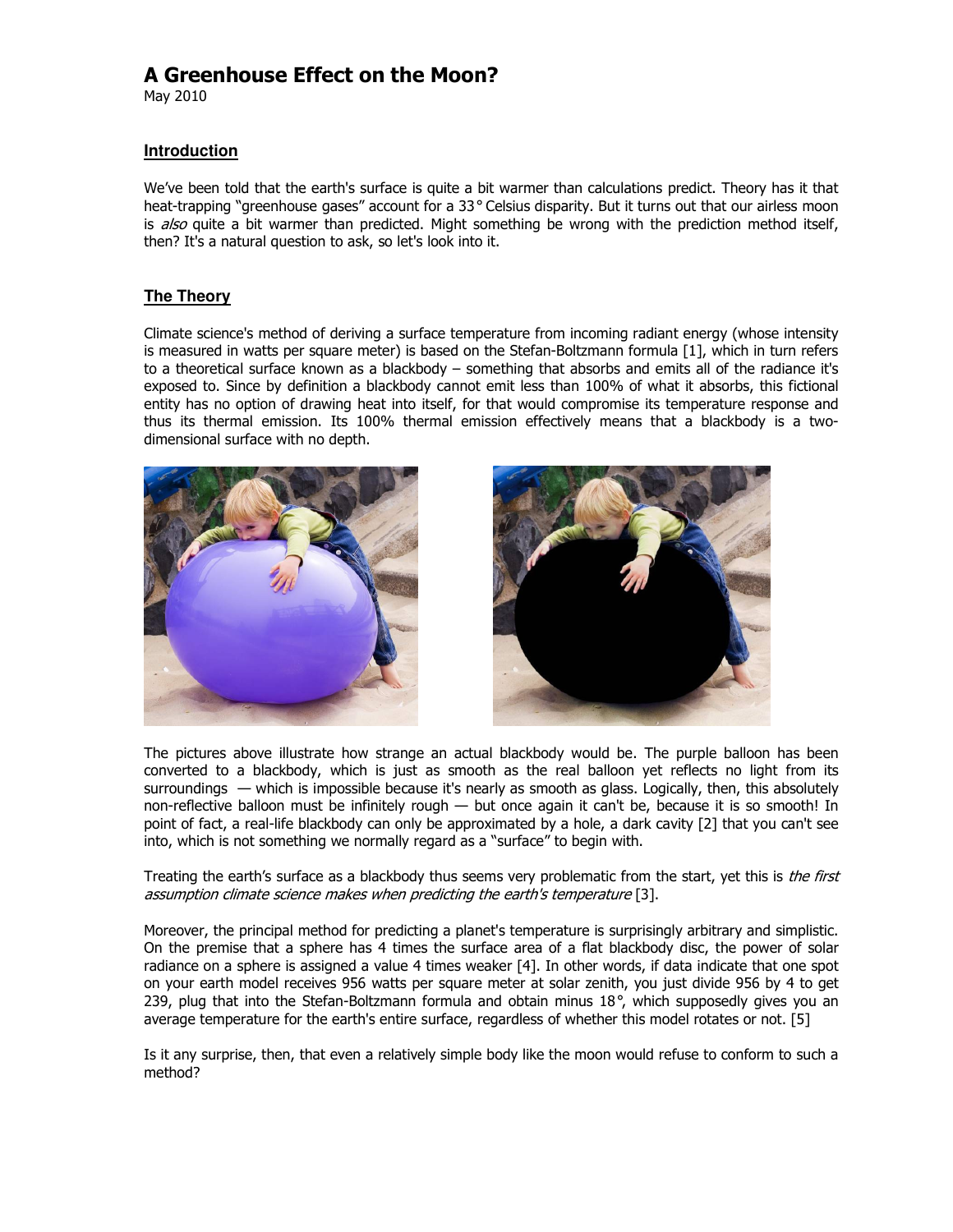## **Empirical reality**

Since an "average temperature" method provides no information about day and night temperatures within a particular zone, NASA scientists working on the Apollo project had to employ a blackbody sun-angle model to chart the lunar surface temperatures astronauts might encounter. Remember, a blackbody's temperature always agrees with the radiance it's being exposed to. So, after taking albedo (reflectance) into account, the temperature profile for a blackbody moon would look much like this.



As you see, with the first glimpse of sunlight as lunar day commences, the blackbody's surface temperature rises and keeps rising till solar noon, after which the temperature decline mirrors the rise. Having emitted 100% of its thermal energy at every step, however, this imaginary surface has nothing in reserve to last the night, meaning that a rotating blackbody surface theoretically remains at absolute zero for half of the time.

But now let's look at what really happens. [6]



The filled-in blue and orange zones depict the deviation between observed and predicted temperatures in the NASA experiments. Notice that the peak temperature actually occurs sometime after solar noon. The projected low temperature didn't plummet to zero in this case because the radiative contribution of a "full earth" in the moon's night-time sky had been anticipated.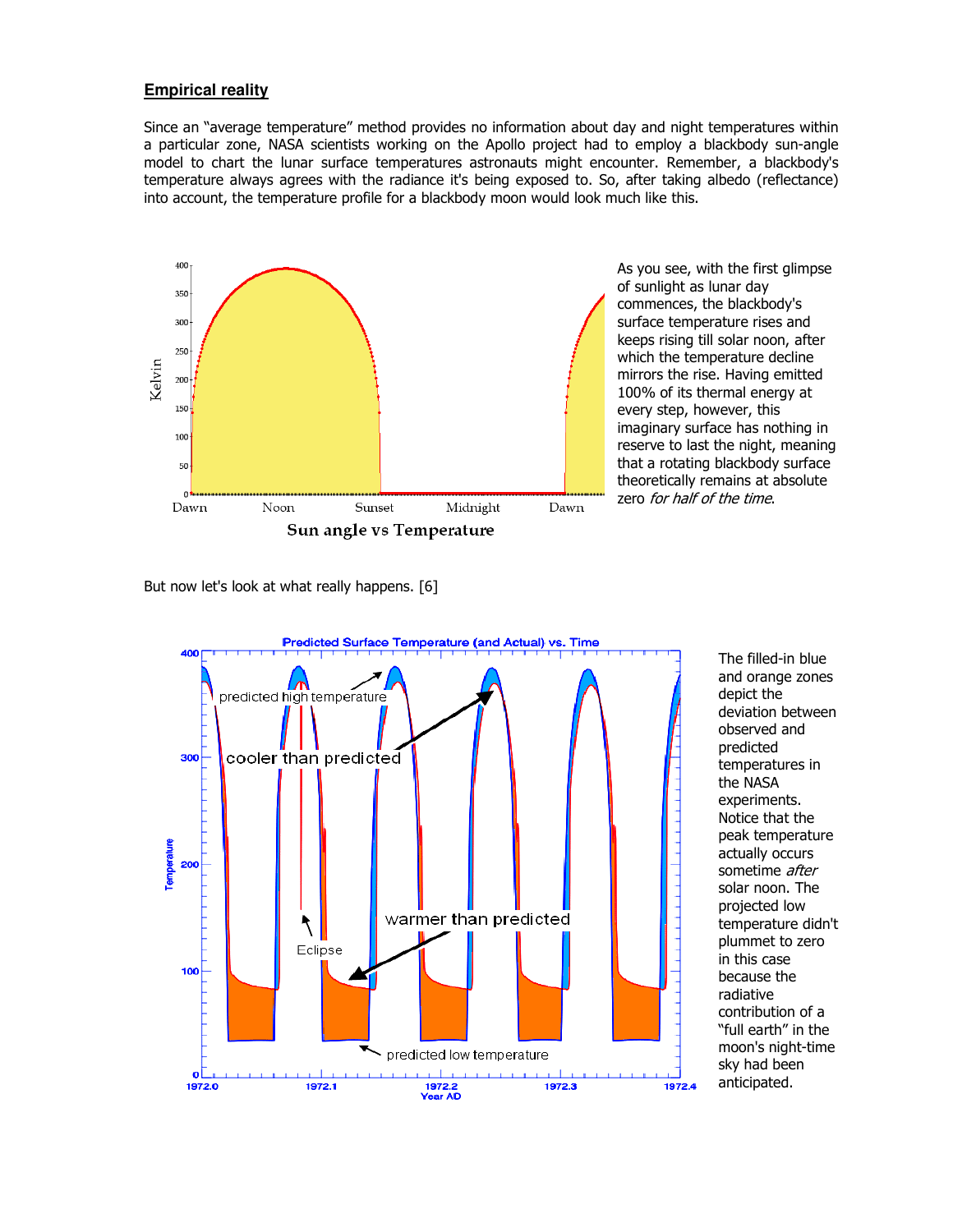As the chart and the study indicate, actual daytime lunar temperatures were lower than expected because the real moon also conducts heat to the inside rather than radiating all of it to space. Conversely, actual surface temperatures throughout its two-week night were higher than expected because the moon "feeds on" the heat it had previously absorbed. Thus (within the zone in question) the surface of the real moon is roughly 20**°** cooler than predicted by day and 60**°** warmer by night, the net result being a surface that is 40**°** warmer than predicted.

### To quote NASA's analysis,

During lunar day, the lunar regolith absorbs the radiation from the sun and transports it inward and is stored in a layer approximately 50cm thick. As the moon passes into night, the radiation from the sun quickly approaches zero (there is still a bit of radiation from the earth) and, in contrast with a precipitous drop in temperature if it was a simple black body, the regolith then proceeds to transport the stored heat back onto the surface, thus warming it up significantly over the black body approximation.

#### All without greenhouse gases.

In other words, the components of a planet's mass itself, rather than an atmosphere, bring about an appreciable difference between its calculated temperature and its actual temperature [7]. Three dimensions count.

Not only do solid surfaces challenge the blackbody premise, however, but gases too. The atmosphere of every planet in our solar system is also 'warmer than predicted'. [8]



In brief, notice that a cooling atmospheric trend reverses at around 100 millibars for every planet except Venus, which shows a similar reversal except that it begins to warm at a lower pressure. [9]

The red circles indicate the temperature assigned to each planet by a blackbody formula [10]. In every case, as pressure mounts the air temperature exceeds the planet's blackbody estimate.

A blackbody calculation, then, doesn't prepare us for atmospheric temperatures either, let alone inert solids.

### **Conclusion**

The Earth is not "unusually" warm. It is the application of the predictive equation that is faulty. The ability of common substances to store heat makes a mockery of blackbody estimates. The belief that radiating trace gases explain why earth's surface temperature deviates from a simple mathematical formula is based on deeply erroneous assumptions about theoretical vs. real bodies. These faulty assumptions are discussed in detail elsewhere, where they are shown to lead to the 'cold earth fallacy' [11].

Martin Hertzberg, PhD, Consultant in Science and Technology Hans Schreuder, retired analytical chemist Alan Siddons, former radiochemist